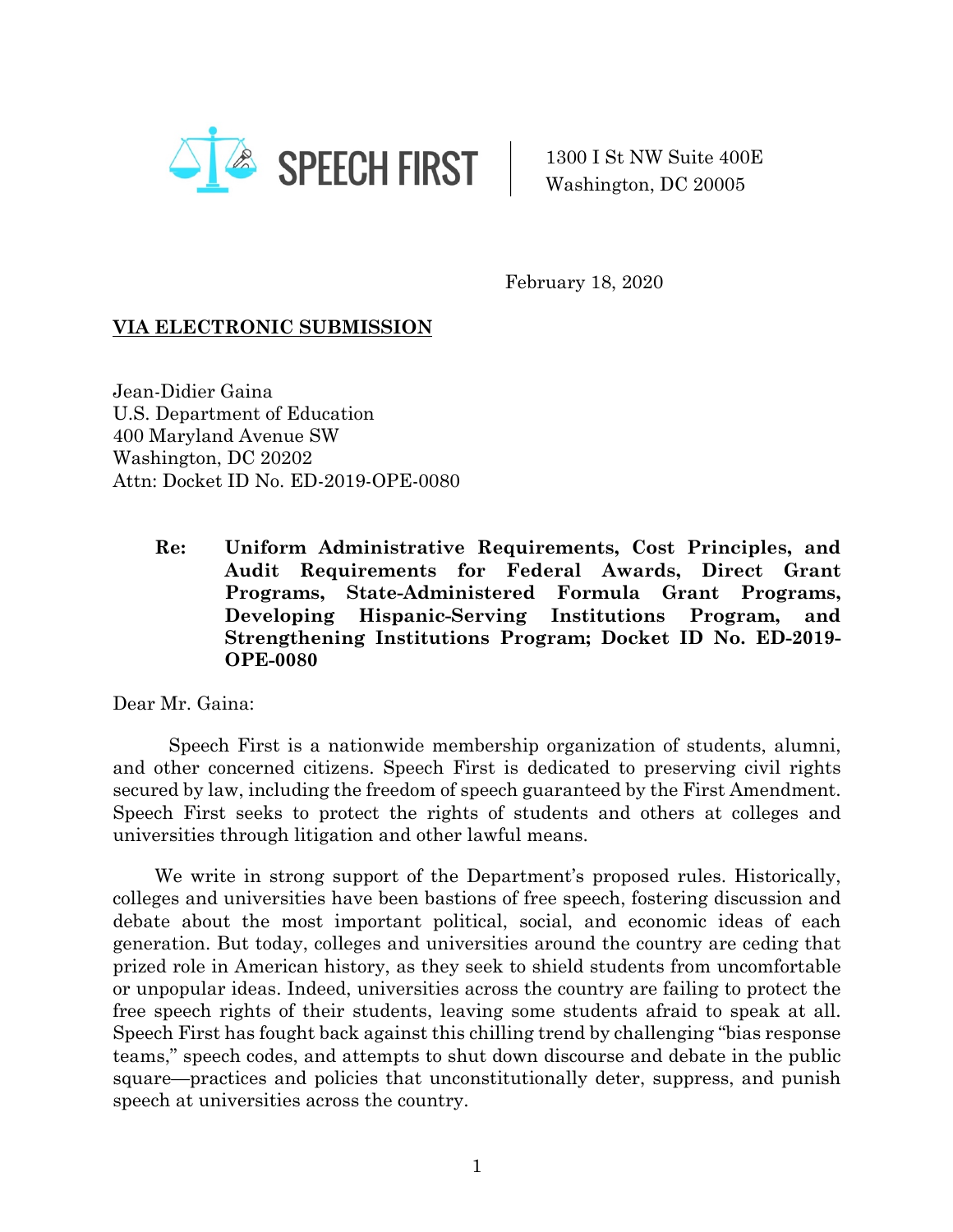The proposed rule is another important tool to fight this trend. Requiring public universities to comply with the First Amendment and private universities to comply with their own speech policies as a condition for receiving certain federal grants will incentivize those universities to protect students' fundamental free speech rights.

Currently, the proposed rule allows the Department to determine that a university is out of compliance with the First Amendment or its stated institutional policies only if a final judgment has been entered against a university. But universities are often able to avoid final judgments by changing their offending policies after being sued and mooting the cases against them. The proposed rule should account for this practice and should be amended to give the Department discretion to determine that a university is not in compliance when the university strategically repeals its offending policies to avoid a finding of liability.

## **I. Free Speech Is Critically Important on College Campuses**

"The First Amendment reflects 'a profound national commitment to the principle that debate on public issues should be uninhibited, robust, and wide-open.'*" Snyder v. Phelps*, 562 U.S. 443, 452 (2011). "The right of citizens to inquire, to hear, to speak, and to use information to reach consensus is a precondition to enlightened selfgovernment and a necessary means to protect it." *Citizens United v. FEC*, 558 U.S. 310, 339 (2010).

As the Supreme Court has long recognized, "[t]he vigilant protection of constitutional freedoms is nowhere more vital than in the community of American schools [of higher education]." *Healy v. James*, 408 U.S. 169, 180 (1972). American universities are "peculiarly the marketplace of ideas," training future leaders "through wide exposure to that robust exchange of ideas which discovers truth out of a multitude of tongues, rather than through any kind of authoritative selection." *Keyishian v. Bd. of Regents of Univ. of State of N.Y*., 385 U.S. 589, 603 (1967) (cleaned up). "Teachers and students must always remain free to inquire, to study and to evaluate, to gain new maturity and understanding; otherwise our civilization will stagnate and die." *Sweezy v. N.H. ex rel. Wyman*, 354 U.S. 234, 250 (1957).

Put simply, "First Amendment protections [do not] apply with less force on college campuses than in the community at large," *Healy*, 408 U.S. at 180, and the "mere dissemination of ideas—no matter how offensive to good taste—on a state university campus may not be shut off in the name alone of 'conventions of decency,'" *Papish v. Bd. of Curators of Univ. of Mo.*, 410 U.S. 667, 670 (1973).

### **II. Freedom of Speech at Universities Is Under Attack.**

Despite the importance of free speech on college campuses, universities across the country are failing to protect the free speech rights of their students. Some universities encourage students to report their fellow students for committing "bias incidents," which almost always means disfavored speech. Others enact speech codes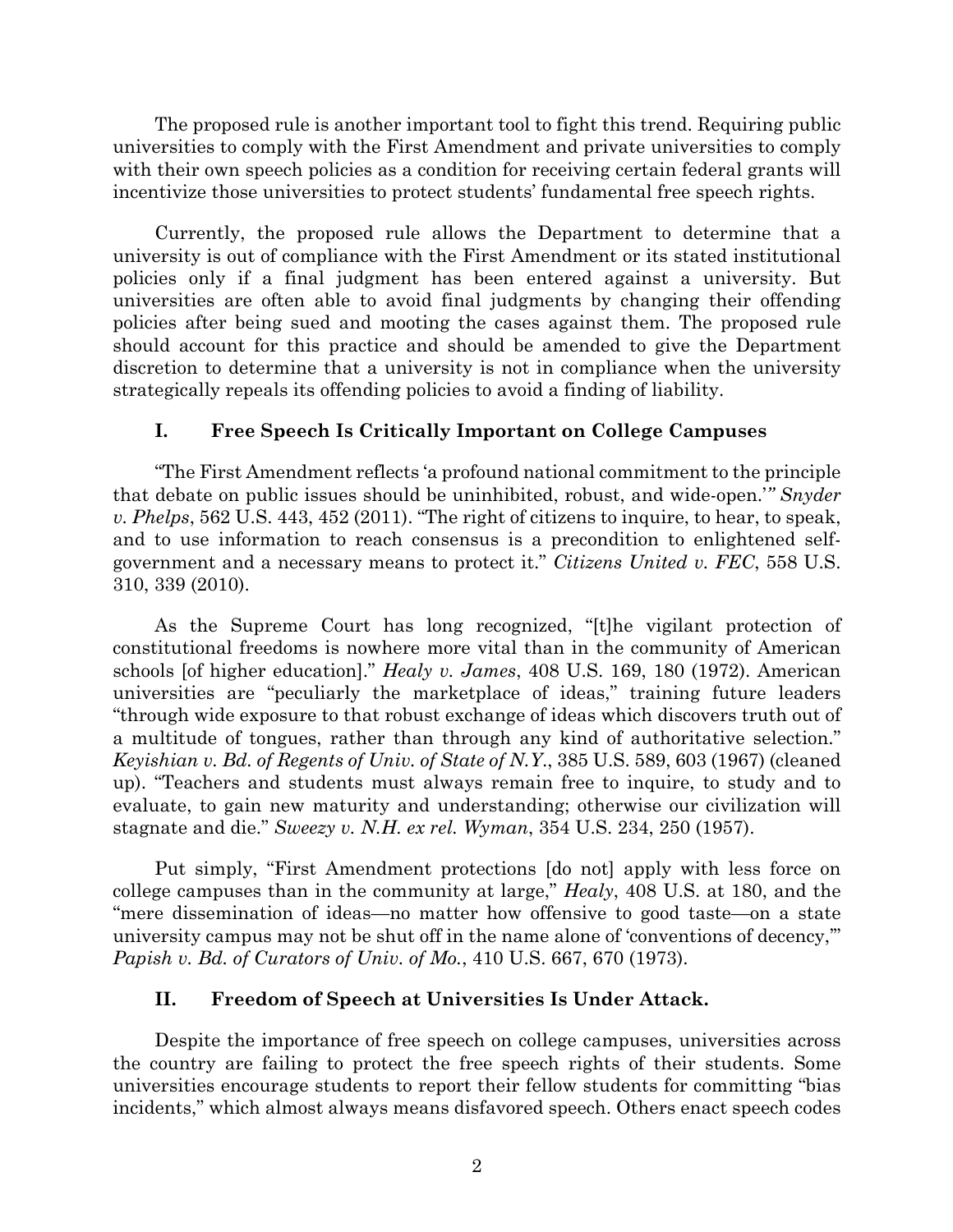to prevent students from engaging in offensive or unpopular speech in the first place. These policies are taking a toll on students. A 2019 Knight Foundation study found that over two-thirds of college students believe the climate on their campus prevents people from speaking freely. *See* Knight Foundation, *College Students Support the First Amendment, but Some Favor Diversity and Inclusion Over Protecting the Extremes of Free Speech*, May 13, 2019, kng.ht/31Qsz8w. That number is astonishing and unacceptable.

This erosion of First Amendment protections is taking its toll on academic diversity in higher education as well. For example, a poll conducted by College Pulse on behalf of the College Fix found that in a survey of 1,000 Republican and Republican-leaning college students, nearly three-quarters of them have withheld their political views in class for fear their grades would suffer. *See* Jennifer Kabbany, *Poll: 73 percent of Republican students have withheld political views in class for fear their grades would suffer*, College Fix, Sept. 4, 2019, bit.ly/37rR1hP. That is unsurprising given how hostile universities and some faculty can be to opposing viewpoints. For example, last year a visiting professor at Gonzaga University Law School published an article in the American Bar Association Journal about how he interpreted a student wearing a Make America Great Again hat in his class as possibly "directing a hateful message toward" him personally. Jeffrey Omari, *Seeing Red: A professor coexists with 'MAGA' in the classroom*, ABA Journal, July 3, 2019, bit.ly/2UQwml2.

Even former mayor of New York City Michael Bloomberg has noticed this dangerous trend on campuses; as he says in a recent column, "[o]ne of the most disturbing aspects of the retreat from liberal political discourse can be found on the training grounds for tomorrow's leaders: college campuses." Michael Bloomberg, *Democracy Requires Discomfort*, Bloomberg Opinion, Sept. 15, 2019, bloom.bg/2HjY2Xd. Not only is that retreat from discourse bad for the personal development of students, but it is also harmful to the country. A real threat occurs when dangerous ideas are silenced and forced underground where they do not have the benefit of being refined and tested against other arguments; and where ideas can lose outside perspective and become dangerously singular in focus. Higher education is supposed to be the first line of defense to combat radical ideology by seeking transparency, objectivity, and understanding. It is impossible for a university to foster honest discourse in the classroom when mainstream political viewpoints are discouraged and chilled.

## **III. Litigation Is Frequently Necessary to Stop Universities from Infringing Students' Speech Rights.**

Speech First has fought back against this chilling trend by challenging various practices and policies that unconstitutionally deter, suppress, and punish speech at universities across the country. We highlight three of these policies.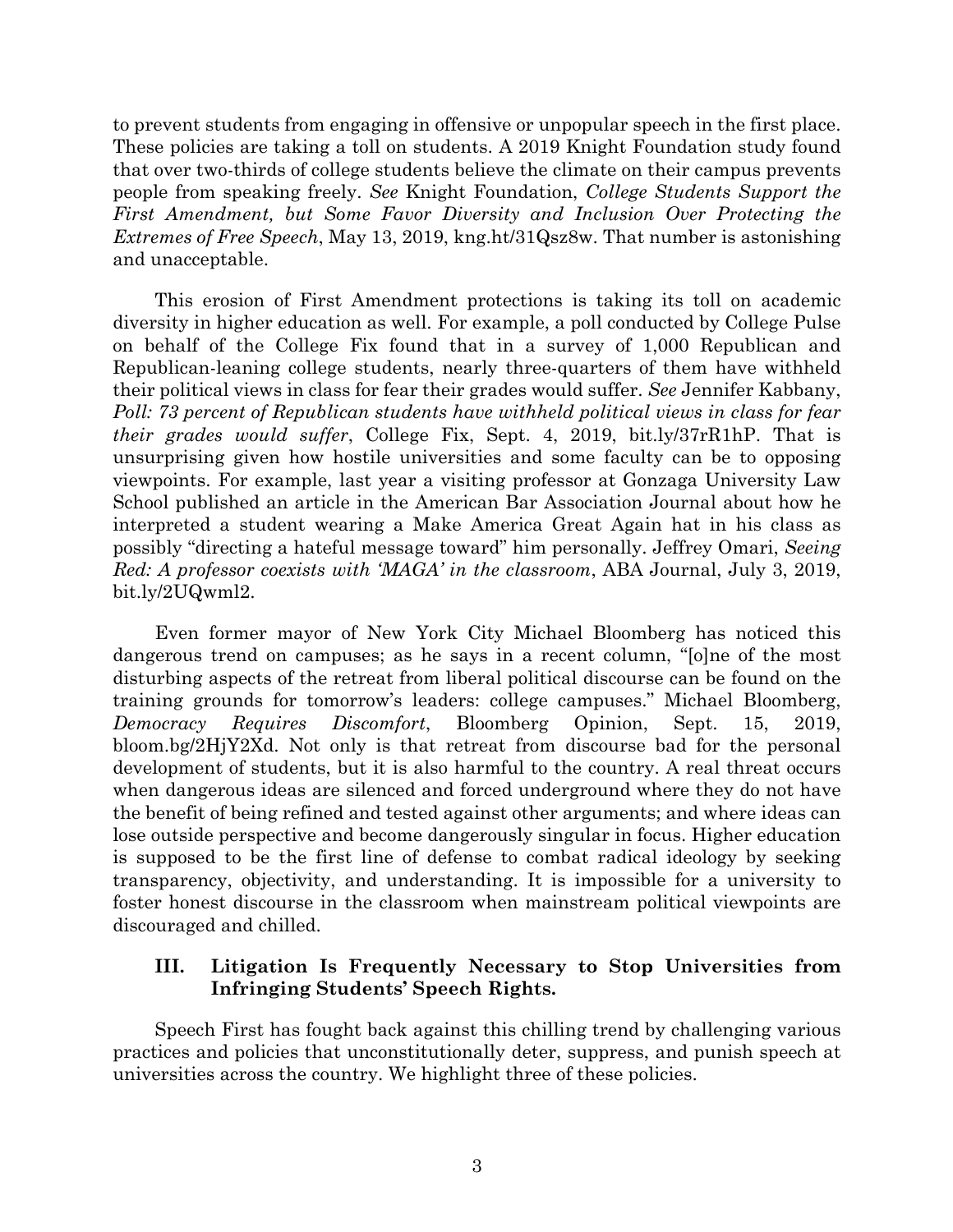#### *a. Bias Response Teams*

In recent years, colleges and universities across the country have created "bias response teams" charged with documenting, investigating, and punishing students who engage in "bias." Universities cast a wide net when defining "bias." The vast majority borrow categories like race, sex, sexual orientation, etc., from discrimination statutes, while others investigate bias against categories like "smoker status," "shape," "intellectual perspective," and "political affiliation." FIRE, *Bias Response Team Report 2017*, at 4, bit.ly/2UPmibW (FIRE Report). "Bias" is almost always in the eyes of the beholder. As one university's bias response team put it, "the most important indication of bias is your own feelings." Grace Kay, *University Sued Over Constitutionality of Bias Response Team*, Michigan Daily, May 8, 2018, bit.ly/2WCFE5i.

Bias response teams typically claim that their goal is to foster "'a safe and inclusive environment' by providing 'advocacy and support to anyone on campus who has experienced, or been a witness of, an incident of bias or discrimination.'" Jeffrey Snyder & Amna Khalid, *The Rise of "Bias Response Teams" on Campus*, The New Republic (Mar. 30, 2016), bit.ly/1SaAiDB. But in reality, as one study found, these teams frequently lead to "a surveillance state on campus where students and faculty must guard their every utterance for fear of being reported to and investigated by the administration." FIRE Report, *supra*, at 28. Speech on issues of public policy, social issues, and politics dealing with, among other things, race, religion, gender, immigration, and sexual orientation are often deemed "biased" and then reported to the bias response team. *Id*. at 15-19.

As two Carlton College professors have explained, bias response teams often "result in a troubling silence: Students, staff, and faculty [are] afraid to speak their minds, and individuals or groups [are] able to leverage bias reporting policies to shut down unpopular or minority viewpoints." Snyder & Khalid, *supra*. "While universities should certainly be listening to their students and offering resources to those who encounter meaningful difficulties in their lives on campus, the posture taken by many Bias Response Teams is all too likely to create profound risks to freedom of expression, freedom of association, and academic freedom on campus." FIRE Report, *supra*, at 5.

This chilling effect has led a few universities to shut down their bias response teams. The University of Northern Colorado, for example, shuttered its bias response team in 2016, explaining that its so-called "voluntary" processes "made people feel that we were telling them what they should and shouldn't say." *Full Text of Univ. of N. Colo. President Kay Norton's State of the University Speech*, Sept. 7, 2016, bit.ly/2WgBjFv. Similarly, the University of Iowa scrapped its plans to create a bias response team because of the "high failure rate in the [bias response teams] at other institutions" and their tendency to "become almost punitive." Jeff Charis-Carlson, *UI*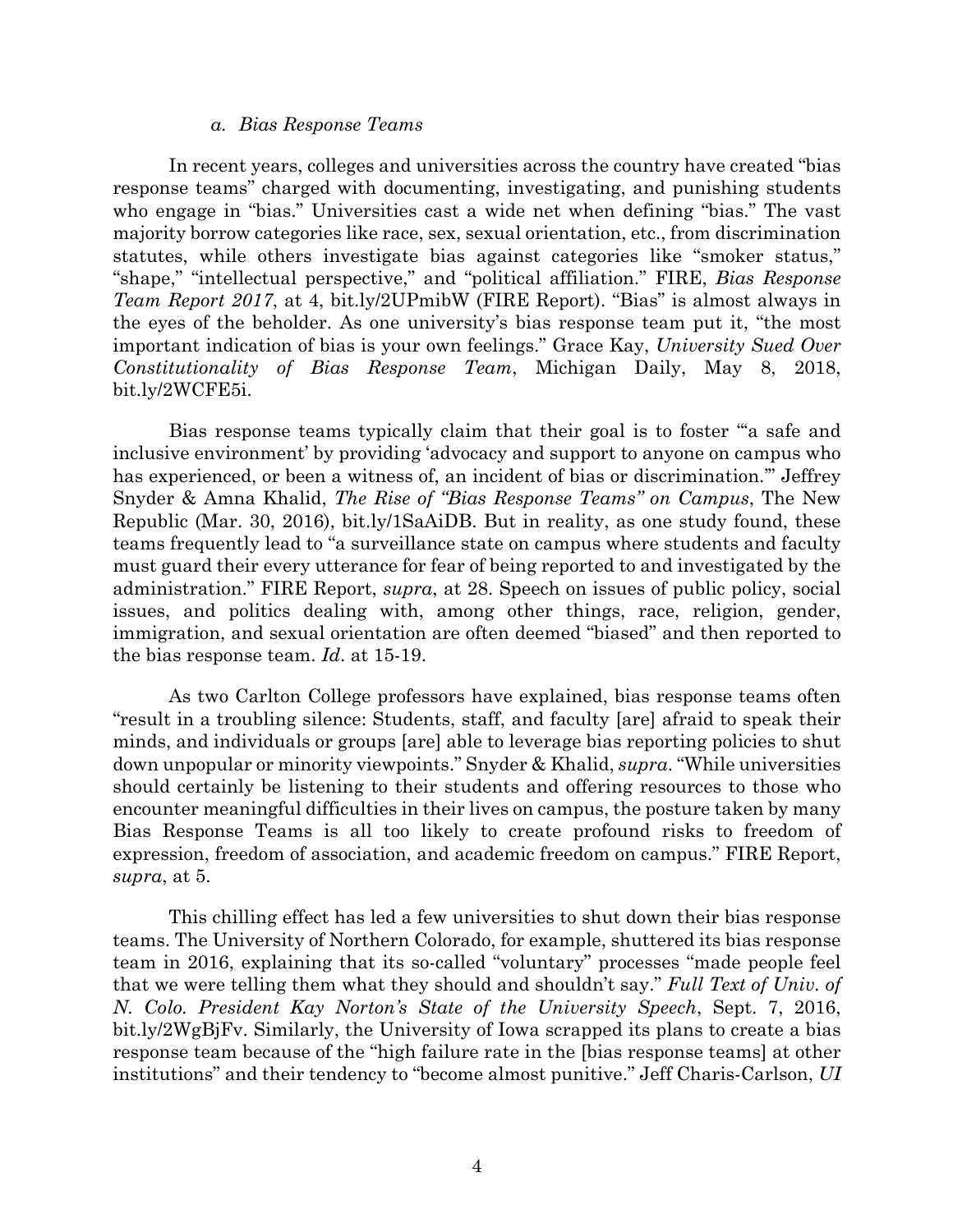*Changing Course on Bias Response Team*, Iowa City Press-Citizen, Aug. 18, 2016, bit.ly/2JQOiai.

Speech First has been on the forefront of challenging bias response teams through litigation, bringing four lawsuits in the last two years against the bias response teams used by the University of Michigan, University of Texas at Austin, University of Illinois at Urbana-Champaign, and Iowa State University. Bias response teams lead to numerous First Amendment concerns. In addition to posing problems of overbreadth, vagueness, and prior restraints, bias response teams typically employ highly subjective definitions of "bias" and "bias incident" that gravely threaten free speech on campus.

For example, Speech First recently sued the University of Michigan over its bias response team. *See Speech First, Inc., v. Schlissel*, No. 2:18-cv-11451 (E.D. Mich. 2018). The University's bias response team encouraged offended students to submit complaints of "bias" and "bias incidents" against their fellow students. The bias response team would collect these complaints, investigate the "bias incidents," and refer the alleged offenders to the University for punishment. According to the University, "bias incidents" could be intentional or unintentional, and they could "be a hurtful action based on who someone is as a person." *Schlissel* Compl. ¶ 4. In determining whether a bias incident occurred, the University told students that "[t]he most important indication of bias is your own feelings." *Schlissel* Compl. ¶ 4. Based on such a subjective standard, a student whose speech is merely interpreted by another student as "hurtful" to his or her "feelings" could receive a knock on the door from a team of University officials threatening to refer the student to formal disciplinary authorities unless he or she submits to "restorative justice," "individual education," or "unconscious bias training." *Schlissel* Compl. ¶ 55. After prevailing before the U.S. Court of Appeals for the Sixth Circuit, *see Speech First, Inc. v. Schlissel*, 939 F.3d 756 (6th Cir. 2019), the University of Michigan entered into a settlement agreement with Speech First, abolishing its Bias Response Team.

Similarly, Speech First sued the University of Illinois at Urbana-Champaign. *See Speech First, Inc., v. Killeen*, No. 3:19-cv-03142 (C.D. Ill. 2019). Like the University of Michigan, the University of Illinois has created and deployed a bias response team to investigate and punish "biased" actions by students, including speech and expression. The University defines bias incidents as "action[s] or expression[s]" that are "motivated, at least in part, by prejudice against or hostility toward a person (or group) because of that person's (or group's) actual or perceived age, disability/ability status, ethnicity, gender, gender identity/expression, national origin, race, religion/spirituality, sexual orientation, socioeconomic class, etc." Compl. ¶ 4. Actual examples of "biased-motivated incidents" that were reported to the bias response team include students who planned a "Meeting with the Chief" program in support of bringing back Chief Illiniwek as the University's mascot and a student who posted a meme on Facebook suggesting that women are automatically admitted into engineering programs. *Killeen* Compl. ¶ 40. That litigation is ongoing.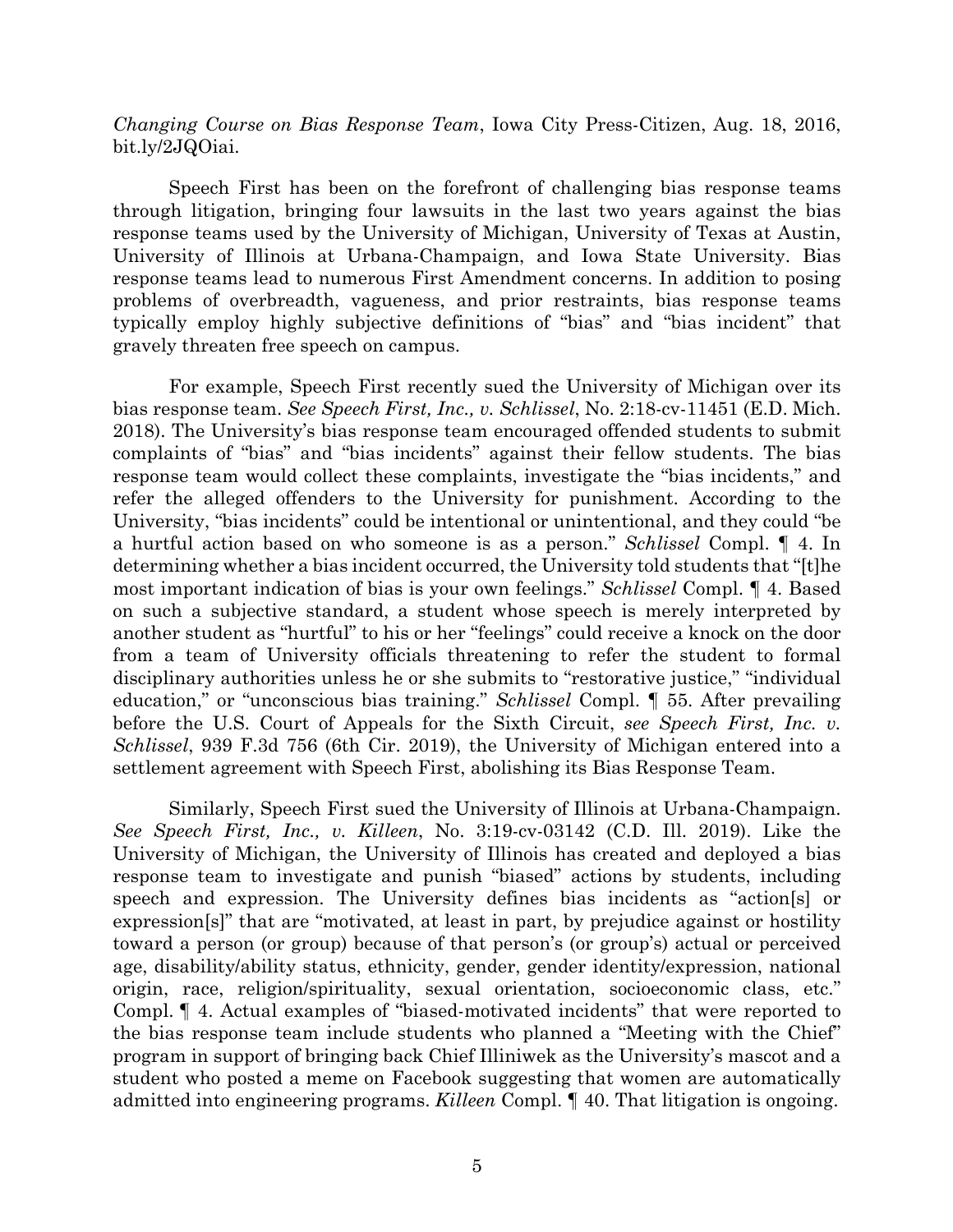#### *b. Speech Codes*

Instead of promoting the "robust exchange of ideas," universities are often more interested in protecting students from ideas that make them uncomfortable. Universities do this by adopting policies and procedures that discourage speech by students who dare to disagree with the prevailing campus orthodoxy. One tried-andtrue method of accomplishing this feat is the campus speech code.

Speech codes, according to the Foundation for Individual Rights in Education (FIRE), are "university regulations prohibiting expression that would be constitutionally protected in society at large." FIRE, *Spotlight on Speech Codes 2019* at 10, bit.ly/2GAyfKJ. Recycled ideas from the 1980s, speech codes punish students for undesirable categories of speech such as "harassment," "bullying," "hate speech," and "incivility." Because they impose vague, overbroad, content-based restrictions on speech, these policies violate the First and Fourteenth Amendments. Federal courts almost always strike them down. *Id*. at 10, 26. Today, more than a quarter of universities have speech codes that earn a "red light" rating from FIRE because they "both clearly and substantially restrict[] protected speech." *Id*. at 2.

For example, Speech First recently sued the University of Texas at Austin over the university's speech codes. *See Speech First, Inc., v. Fenves*, No. 1:18-cv-1078 (W.D. Tex 2018). Before Speech First filed suit, the university maintained multiple speech codes: (1) it broadly banned "verbal harassment" which extended to "offensive" speech, including "insults, epithets, ridicule, [and] personal attacks" "based on the victim's … personal characteristics, or group membership, … ideology, political views, or political affiliation"; (2) it prohibited electronic communications that are "uncivil," "rude," or "harassing" under its technology policy; and (3) it maintained a residence hall manual which proscribed yet another version of "harassment," which it defined as including "racism, sexism, heterosexism, cissexism, ageism, ableism, and any other force that seeks to suppress another individual or group of individuals." *Fenves* Compl. ¶ 3. These policies all encompassed protected speech and provided no clear guidance about how to comply, yet the University threatened to investigate and discipline students who violated them.

Similarly, before Speech First filed its lawsuit, the University of Michigan maintained a disciplinary code that broadly prohibited "harassment" or "bullying," and doled out extra punishments if those actions were motivated by "bias." The university interpreted and applied those amorphous concepts in a way that captured staggering amounts of protected student speech and expression. For example, the university defined "harassment" as "unwanted negative attention perceived as intimidating, demeaning, or bothersome to an individual." *Schlissel* Compl. ¶ 3. This meant that a student could face significant penalties (up to and including expulsion) if another student perceived his or her speech as "demeaning" or "bothersome." Under that regime, an overly sensitive student could effectively dictate other students' speech. Additionally, that policy failed to provide clear notice about what was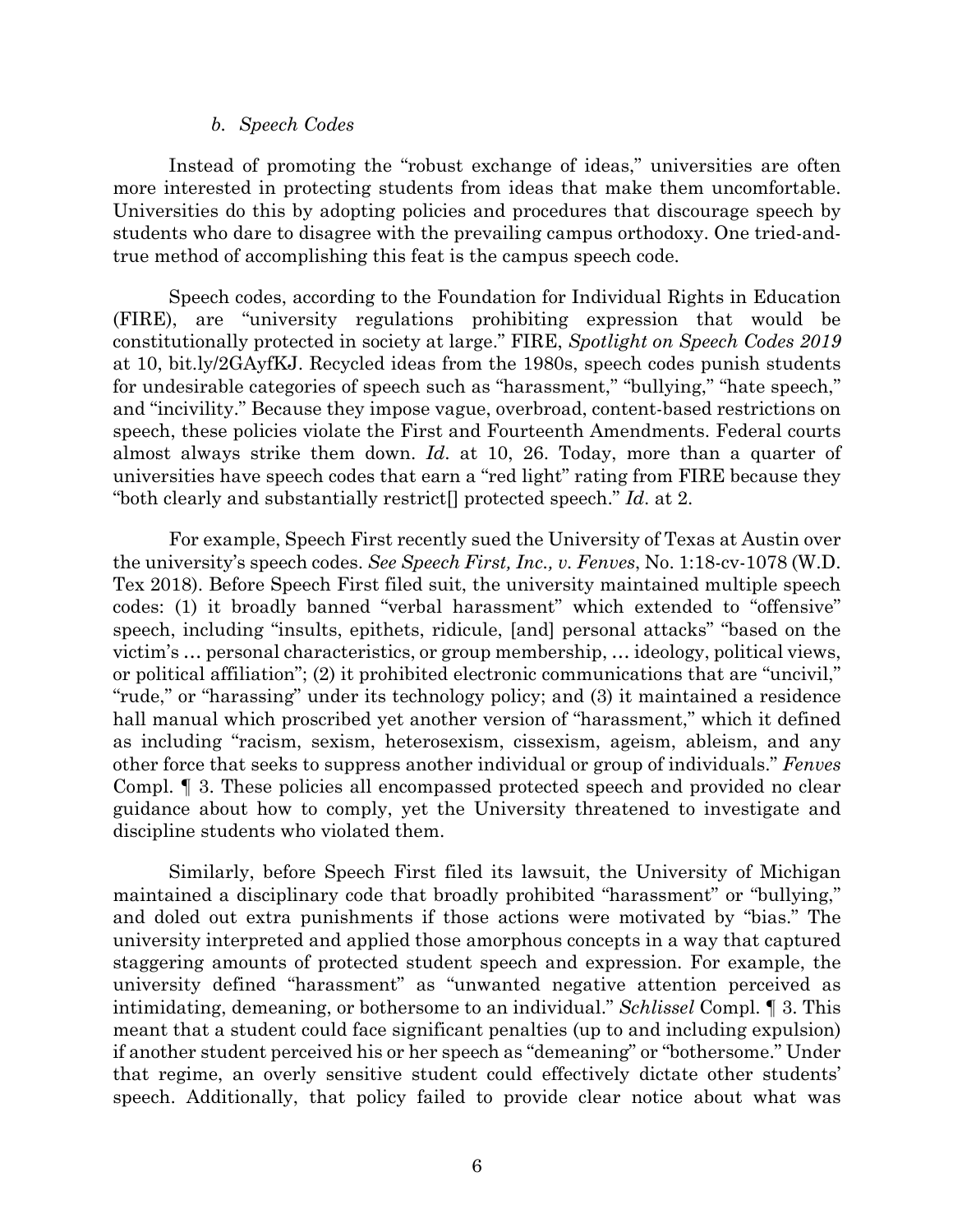prohibited conduct and had a profound chilling effect on protected speech and expression.

## *c. Public Expression on Campus*

Universities also shield students from uncomfortable ideas by preventing or discouraging them from speaking in the public square. Some universities do this by requiring students to get pre-approval before they can share their message. Others go so far as to ban popular places and methods of speaking altogether.

For example, Speech First recently challenged an anti-speech policy at the University of Illinois at Urbana-Champaign. *See Killeen*, No. 3:19-cv-03142. Before Speech First's lawsuit, the University prohibited "post[ing] and distribut[ing] leaflets, handbills, and any other types of materials" about "candidates for noncampus elections" unless and until that individual receives "prior approval" from the University. *Killeen* Compl. ¶ 3. The University provided students with no published guidance as to whether or when it will approve or deny permission to engage in political speech. This rule was an unconstitutional prior restraint on student speech and forced students who did not wish to submit to such prior restraint to engage in self-censorship. Not surprisingly, the University of Illinois eliminated this policy shortly after Speech First filed its lawsuit.

Similarly, Speech First recently sued Iowa State University over its prohibition on "chalking"—*i.e*., writing messages on campus sidewalks with chalk. *See Speech First, Inc., v. Wintersteen*, No. 4:20-cv-00002 (S.D. Iowa 2020). Chalking is a popular way for students to express their views on a host of topics. In fact, political chalking on college campuses was so prevalent during the 2016 elections that it spawned a nationwide movement called "#TheChalkening." On the University's campus specifically, many diverse individuals and groups have used chalking to communicate political messages, such as support for Governor Kim Reynolds and President Trump, criticisms of Congressman Steve King, and competing pro-life and pro-choice arguments about abortion. But in November 2019, after students chalked competing messages about abortion, the University promulgated a new chalking policy in order to shut down speech on controversial issues. The new policy allows only registered student organizations to advertise certain events, to the exclusion of all other students and messages. Under the University's policy, students who "chalk" an unauthorized message face discipline. This litigation is ongoing.

## **IV. The Department's Proposed Rules Will Provide Extra Incentive for Universities to Protect Students' Free Speech Rights.**

Given the importance of these issues, Speech First supports the proposed rulemaking's attempts to confront the campus free speech crisis. Although universities should not need an incentive to protect the most fundamental constitutional rights of their students, the proposed rule is an appropriate way to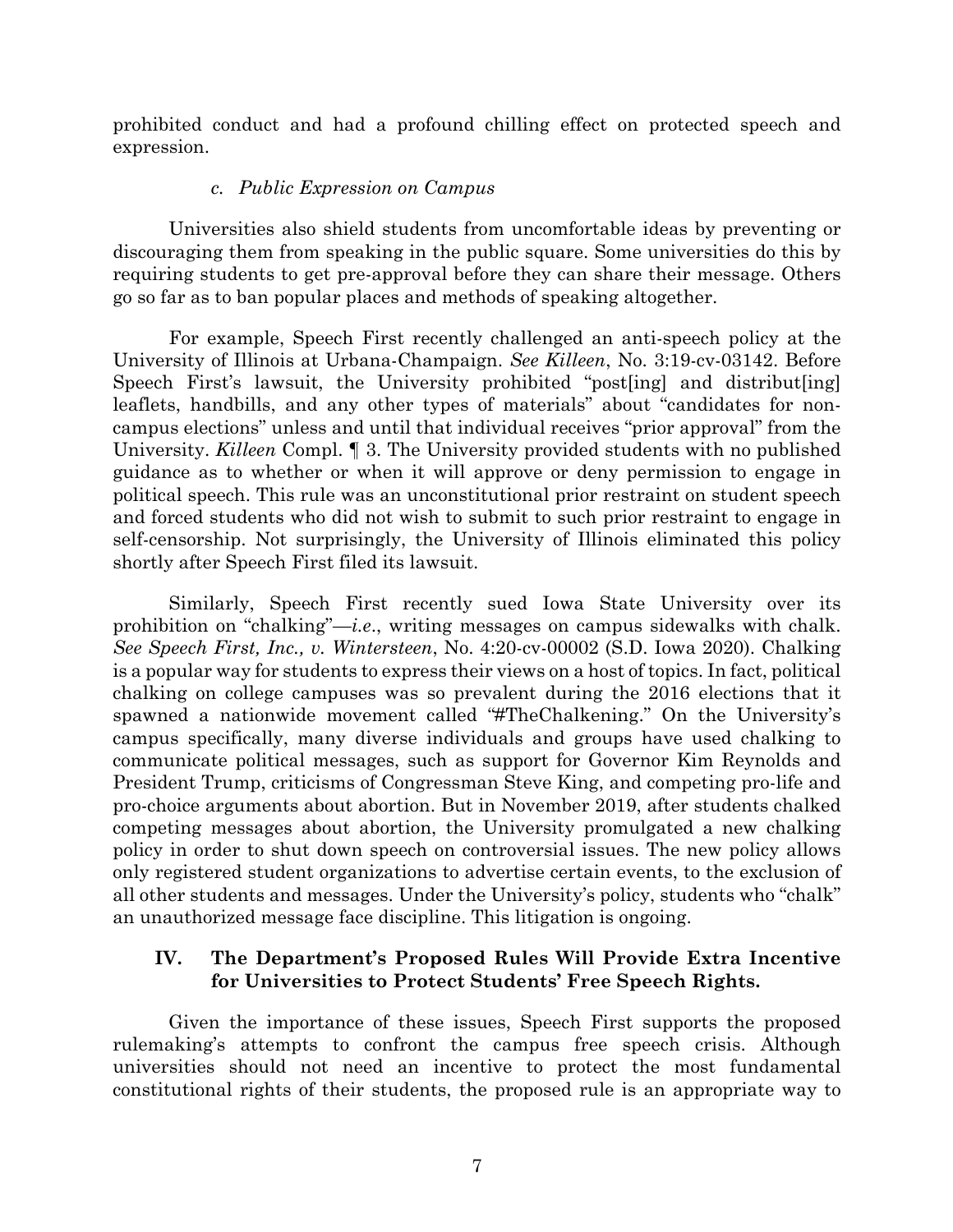confront universities who refuse to protect or actively stifle student speech on campuses.

*First*, Speech First supports the Department's proposal to "requir[e] public institutions of higher education that are grantees or subgrantees to comply with the First Amendment to the U.S. Constitution, as a material condition of the grant." 85 Fed. Reg. 3210. Federal regulations already require grantees of the Department's direct grant programs and State-administered formula grant programs to comply with various nondiscrimination laws and regulations, including Title VI of the Civil Rights Act of 1964, Title IX of the Education Amendments of 1972, Section 504 of the Rehabilitation Act of 1973, and the Age Discrimination Act. *See* 34 CFR 75.500, 76.500. Requiring grantees to respect free speech is a necessary addition to those regulations. Historically, free speech was a tool in the fight for those very nondiscrimination laws. Only by exercising their speech rights were the powerless able to convince the wider world of the validity of their views. It is critical to protect the rights of students today to do the same.

*Second*, Speech First supports the Department's proposal to "require private institutions of higher education that are grantees or subgrantees to comply with their stated institutional policies regarding freedom of speech, including academic freedom, as a material condition of the grant." 85 Fed. Reg. 3210. Although private schools typically are not bound by the First Amendment, they often hold themselves out as bulwarks for freedom of thought and expression. They should be held to those standards. Moreover, private universities could be held liable under a theory of contract law if they promise students a place for free speech yet do not deliver.

# **V. The Department Should Reserve Discretion to Find Non-Compliance When a University Repeals Its Offending Policies to Avoid a Final Judgment.**

Under the proposed rule, the Department will determine that a public institution has not complied with the First Amendment only if there is a "final, nondefault judgment by a State or Federal court that the public institution or an employee of the public institution, acting in his or her official capacity, violated the First Amendment." 85 Fed. Reg. 3210. Similarly, the Department will determine that a private institution has not complied with stated institutional policies regarding freedom of speech or academic freedom only if there is a "final, non-default judgment by a State or Federal court to the effect that the private institution or an employee of the private institution, acting on behalf of the private institution, violated its stated institutional policy regarding freedom of speech or academic freedom." *Id.* Confining the trigger for a finding of non-compliance to final judgments does not account for the fact that universities often strategically avoid final judgments by changing their policies mid-litigation.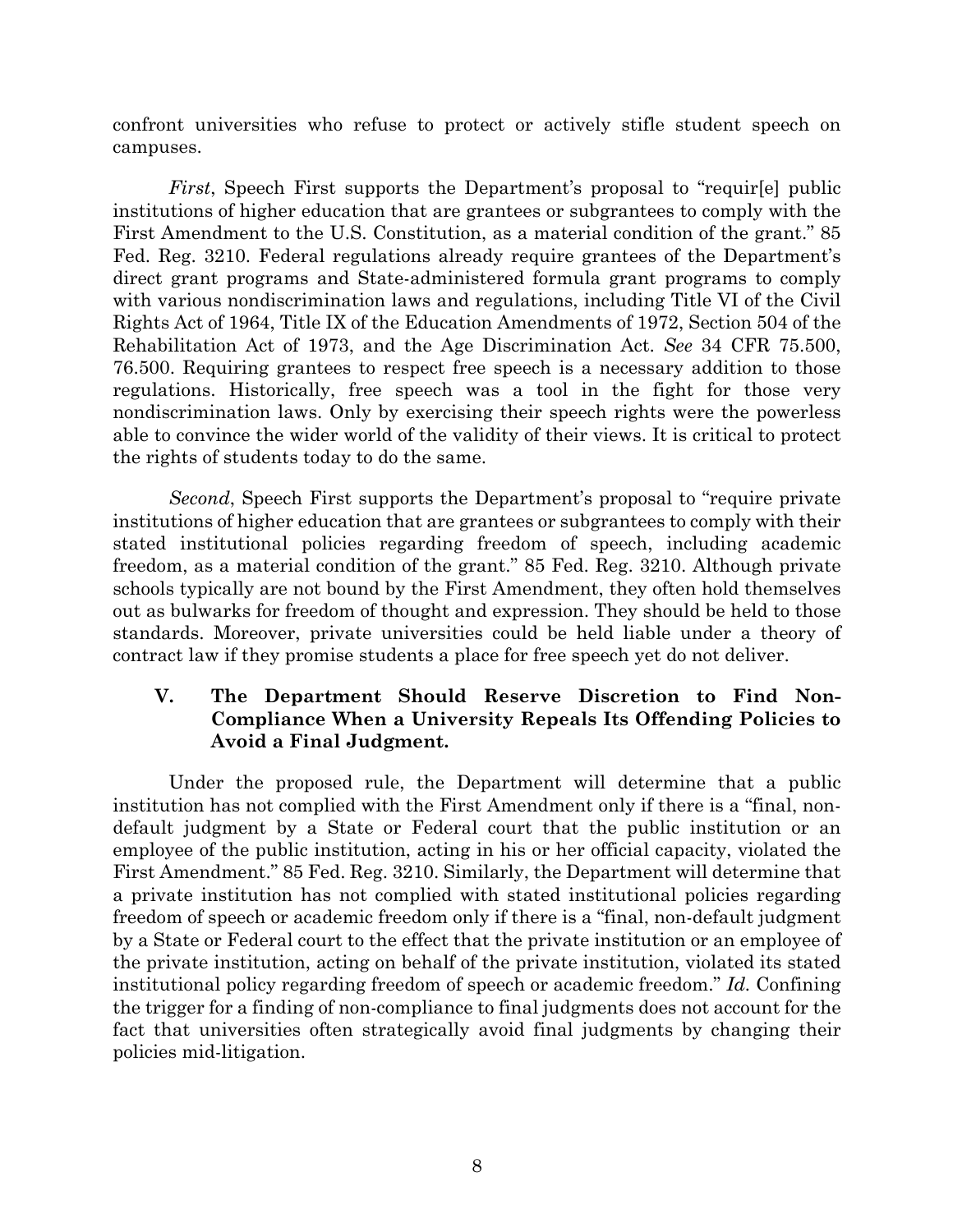The proposed rule should be amended to give the Department discretion to determine that a university is not in compliance with the First Amendment or its stated institutional policies when the university repeals its offending policies to avoid a final judgment. Universities frequently revise their policies after they are sued, seeking to moot the case against them and avoid a final judgment. And they have a notoriously bad track record of amending their policies during litigation, only to reenact them later. *See, e.g.*, Greg Lukianoff & Adam Goldstein, *Speech Code Hokey Pokey*, Volokh Conspiracy (Sept. 12, 2018), bit.ly/2rFNc9u; Brief *Amicus Curiae* of FIRE et al. in *Speech First Inc., v. Schlissel*, No. 18-1917 (6th Cir. 2018); *Christian Legal Soc. v. Martinez*, 561 U.S. 661, 723 n.3 (2010) (Alito, J., dissenting) (noting the university's "practice of changing its announced policies" to moot cases). If universities continue this trend, they will be able to avoid compliance with the proposed rule.

This fear is not unfounded. In all of Speech First's cases, the universities have repealed their policies after Speech First sued and then argued that the issue is moot so no final judgment can be entered. For example, the University of Michigan revised its student codes. *See Schlissel*, No. 18-cv-11451 (E.D. Mich.) (Dkt. 35-1). The University of Texas, while the case was on appeal, modified its policy on verbal harassment and completely deleted the challenged portions of its technology policy and residence hall manual. *See Fenves*, No. 19-50529 (5th Cir.) (Dkt. 515155105). The University of Illinois eliminated its requirement that students receive prior approval before engaging in political speech about non-campus elections. *See Killeen*, No. 3:19 cv-03142 (Dkt. 23). And Iowa State University recently notified Speech First in the middle of trial-court briefing that it had changed its chalking policy in response to Speech First's lawsuit.

FIRE also has detailed a host of similar cases. *See* Brief *Amicus Curiae* in *Schlissel* at 6-11. For example, after a student challenged California Citrus College's free speech zones, the College changed its policy and entered into a settlement agreement. A few years later, however, the college adopted yet another regulation imposing a free speech zone. *Id.* at 7-8; *see Stevens v. Citrus Comm. Coll. Dist.*, No. 2:03-cv-03539 (C.D. Cal. 2003). Similarly, after a student challenged a speech code at Shippensburg University in Pennsylvania, the school adopted a verbatim speech code after having agreed to drop the code as part of a settlement. *Id.* at 8; *see Christian Fellowship of Shippensburg Univ. of Pa. v. Ruud*, No. 4:08-cv-00898 (M.D. Pa. 2008). Although courts usually view "maneuvers designed to insulate a decision from review . . . with a critical eye," *Knox v. SEIU*, 567 U.S. 298, 307 (2012), some universities ultimately succeed in their efforts, *see, e.g.*, *Uzuegbunam v. Preczewski*, 781 F. App'x 824, 825 (11th Cir. 2019) (affirming a finding of mootness where a student challenged a school policy in part because the school modified the policy).

By limiting its inquiry to cases with "final judgments," the Department would be unable to make an independent determination that certain schools are not in compliance with the First Amendment or their stated institutional policies. The